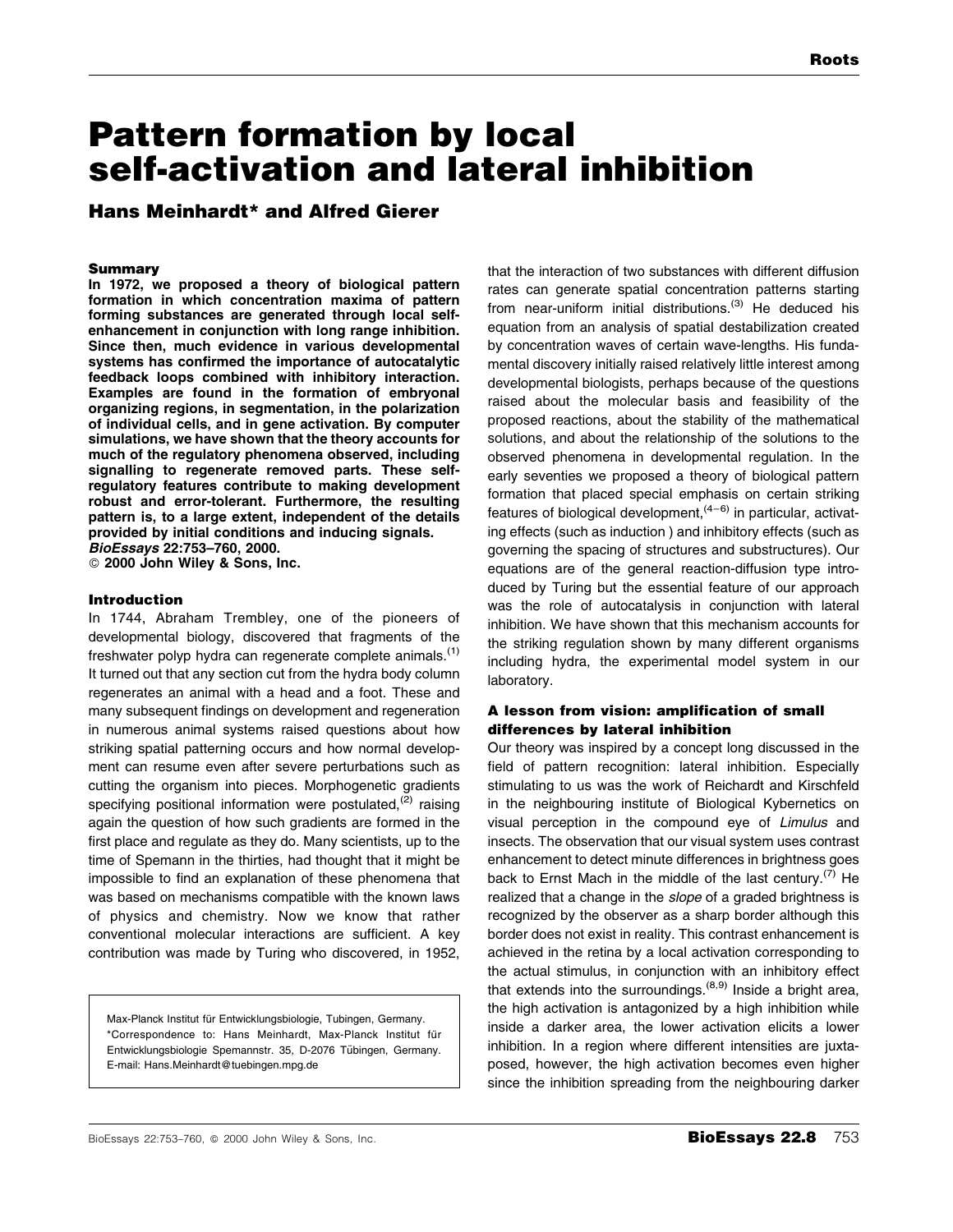area is low. On the darker side close to the edge, the reversed situation holds: much inhibition spreads from the bright area, causing an even darker appearance. In this way, small differences in contrast become more pronounced. The recognition of the faint contour lines of a series of distant hills, for instance, illustrates the usefulness of this contrast enhancement in human perception.

### Long range inhibition on its own is insufficient for pattern formation

Long range inhibition has long been recognized as an essential element in pattern formation during development. For example, Schoute<sup> $(10)$ </sup> proposed that the spacing of leaves result from a mutual inhibition of leaf primordia, such that each new leaf can only appear at a certain distance from the preceding one. In the patterning of insect epidermis, Wigglesworth<sup> $(11)$ </sup> interpreted the spacing of bristles and the insertion of new bristles in the largest interstices in a similar way. Near the turn of the century, by grafting small pieces of hydra tissue, Browne<sup>(12)</sup> revealed that an existing head has an inhibitory influence on the induction of a second one. This inhibition fades with increasing distance from the existing head. Finally, with the elucidation of the Delta-Notch pathway for the transmission of inhibitory signals, lateral inhibition has become the accepted explanation for the singling out of future sensory bristle cells in *Drosophila*.<sup>(13)</sup>

Rarely, in the early work, did anyone ask why a leaf, a bristle or a hydra head does not inhibit itself, given that it is in the centre of the inhibition. A remarkable exception is Waddington<sup> $(14)$ </sup> who rejected the traditional proposal that a hierarchy of self-limiting reactions provides the basis of cellular differentiation<sup> $(15)$ </sup> because such a scheme neglects the fact that embryonic tissue tends to induce the differentiation of its like rather than to suppress it. He, therefore, proposed the opposite view: "It is in fact more plausible to suggest that differentiation is usually an autocatalytic process'' (Ref. 14, p 193).

In processing visual inputs, contrast enhancement works only when a certain pattern is given. The resulting perception must reflect the actual visual input. In contrast, during development the resulting pattern should be, to a large degree, independent of the inducing trigger, i.e. the pattern must be self-generating and self-regulating. Although the absence of any initial asymmetry is a rare situation in normal development, pattern formation is known to occur even under these conditions. One example is the formation of viable polyps from random aggregates of dissociated hydra cells.<sup>(16)</sup> Therefore, pattern formation must be possible even if no prior pattern is present. In the early sixties, Maruyma<sup>(17)</sup> emphasized the role of deviation-amplifying processes by positive feedback loops: insignificant or accidental kicks build up and cause significant deviation from the initial conditions. He interpreted a wide range of processes under this aspect: the development of cities, patterns of erosion, interpersonal processes and international conflicts.

### Self-enhancement, a necessary complement of lateral inhibition

In our adaptation of the neurophysiological concepts to development, we postulated that in addition to long-range inhibition, there is an activation with a strong local selfenhancing component of short range. $(4-6)$  (The range is the mean distance a molecule can travel between its production and disappearance. In the simplest case, it is determined by the diffusion rate and the half-life of the molecule.) In such a system, a homogeneous distribution of the self-enhancing agent is unstable. A minute local increase of the activating substance above the average concentration will grow further due to the self-enhancing process while the concomitantly produced inhibition down-regulates the activation in the surrounding field. A final, stable situation is reached when the local self-enhancement is at equilibrium with the surrounding cloud of inhibition. Even random fluctuations are sufficient to initiate this type of pattern. The simplest molecular realization of this pattern-forming system consists of an autocatalytic activator that also regulates the production of its antagonist: the long-range inhibitor (Fig. 1). Since for any molecular interaction, it is reasonable to assume that the number of molecules disappearing per unit time is proportional to the number of molecules present, the production rate of the activator must contain non-linear elements. This is satisfied, for instance, if the self-enhancing reaction requires a dimerization of the activator, i.e., if two activator molecules have to co-operate to fulfil their function.

Our theory provides a general recipe for designing specific models. It allows for checking hypothetical interactions and their non-linear characteristics as to whether they can lead to stable patterns or not. It also provides an explanation for the paradox mentioned above, namely that a structure can strongly inhibit the same structure in its neighbourhood without inhibiting itself: it is the balance between local non-linear self-enhancement and the dilution of the inhibition, due to its spread into the surroundings that makes the activation resistant to inhibition even at its highest point.

As demonstrated by computer simulations, patterns generated in using our activator-inhibitor system are selfregulating. For instance, if the activated region is removed, the inhibitor-producing region is also removed. After the decay of the remnant inhibitor, a new activation sets in by autocatalysis (Fig. 2). The inhibitor production also resumes, ensuring that the newly emerging activated region assumes the correct profile. Gradients, symmetrical arrangements and periodic distributions can be generated in this way (Fig. 1). The maxima can have a spot- or a stripe-like shape; they can be stable in time, oscillating or they can form travelling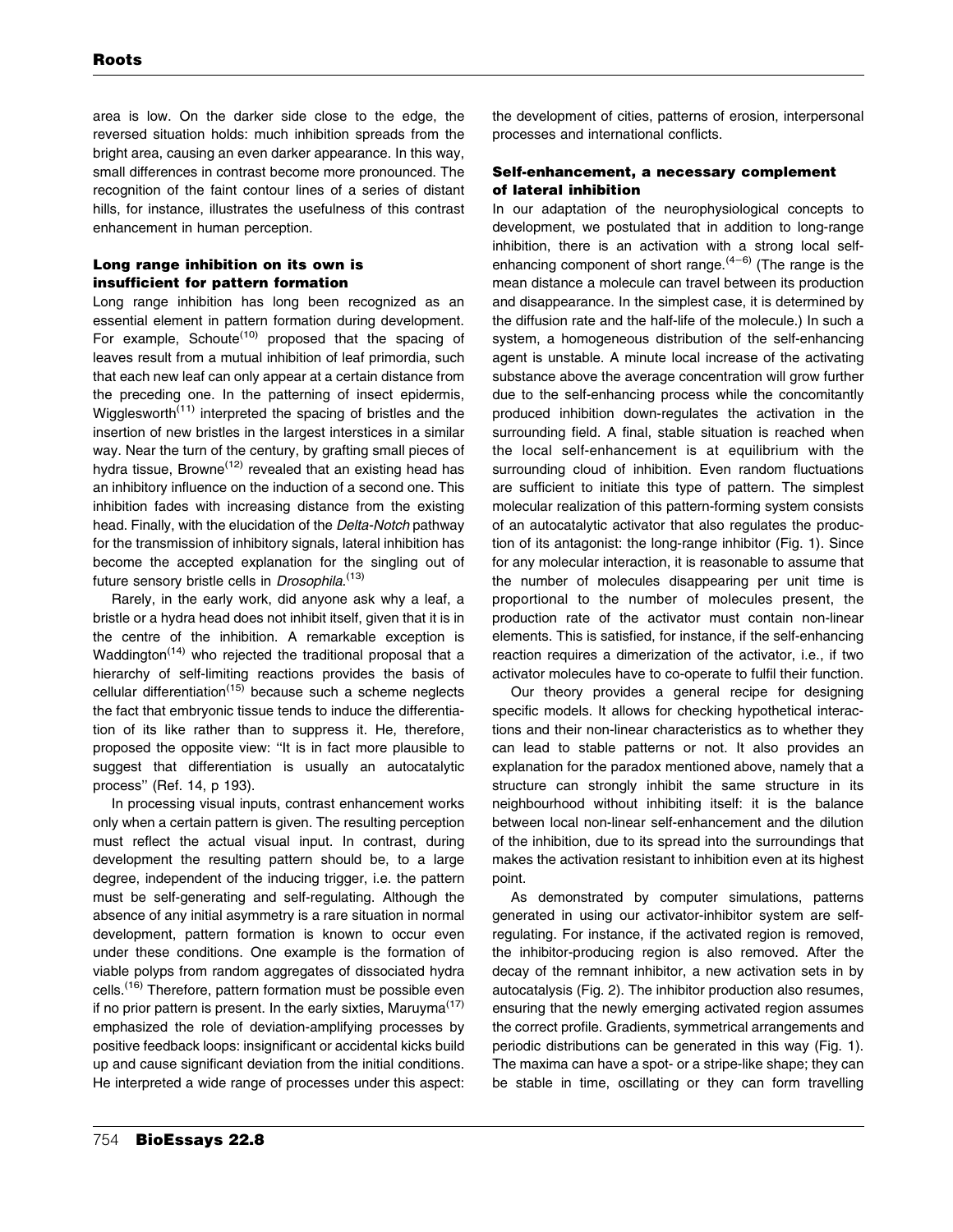

waves. These latter modes have been used to explain the generation of the beautiful pigmentation patterns on tropical sea shells.<sup>(18)</sup> Further, there are several ways within the theory to endow a pattern-forming system with the capability of proportion regulation. In such a case, the extension of an

activated region is always a certain fraction of the field size. From the beginning, our activator-inhibitor approach was directly linked to biological developmental regulation. In contrast, Turing's approach was essentially mathematical. He used a Fourier-type stability analysis of linear equations based on the amplification of waves with certain spatial wave-lengths after small perturbations. Although his theory was not originally based on autocatalysis and lateral inhibition, in an unpublished note found after his death, there are sentences alluding to inhibitory principles: The amplitude of waves is largely controlled by the concentration V of 'poison'.<sup>(19)</sup> On the other hand, we did not exploit the potential of Fourier wave analysis in our original papers. The relation between the two approaches is by no means obvious. Only a close analysis has shown that the mathematical content of both lines of thought is very similar.<sup>(5,20,21)</sup> The equation with which Turing exemplified his theory can also satisfy the condition of self-activation with lateral inhibition. In retrospect, we may consider the latter principle as a specification of conditions for pattern formation based on reaction-diffusion mechanisms. From a different perspective, however, one can regard molecular reactiondiffusion mechanisms as a special case of the more general principle underlying the generation and maintenance of many structures. It is applicable not only to developmental processes but also to patterns of neural activity, spatiotemporal population dynamics,<sup>(22)</sup> formation of sand dunes and other inorganic patterning, $(23)$  the rise of towns and also of various psychological processes.

Our lateral inhibition rules subsume indirect inhibition resulting from a depletion of a substance required for the autocatalytic process.<sup>(24)</sup> With this one generalization, for the simplest two-factor case, our rules can be shown mathematically to be the *only* mode of pattern generation.

What about pattern formation in systems with more than two variables? Biologically, this is the most likely situation. Feedback loops can consist of long chains of reactions. What is our criterion for pattern formation in this situation? We might think of collecting those compounds that have autocatalytic effects and analysing them individually but this approach leads nowhere. For instance, activation can result just from two substances that inhibit each other mutually, allowing for pattern formation even if there is not a single directly self-enhancing reaction. A more adequate approach is different: apply the lateral inhibition concept from the outset and begin the analysis by sorting the molecules involved into those with a short range on the one hand, and those subject to a wider distribution in the tissue on the other. Pattern formation occurs if the short-range subset, taken together, is in itself autocatalytic as a system whereas the system as a whole, including the long-range components, must be able to prevent an overall autocatalytic explosion. In this way, the concept of "pattern formation by the conjunction of activation and inhibition'' can be generalized into multi-component systems, with activation and inhibition as features of subsystems rather than of individual substances. $(5)$  Nevertheless, the basic regula-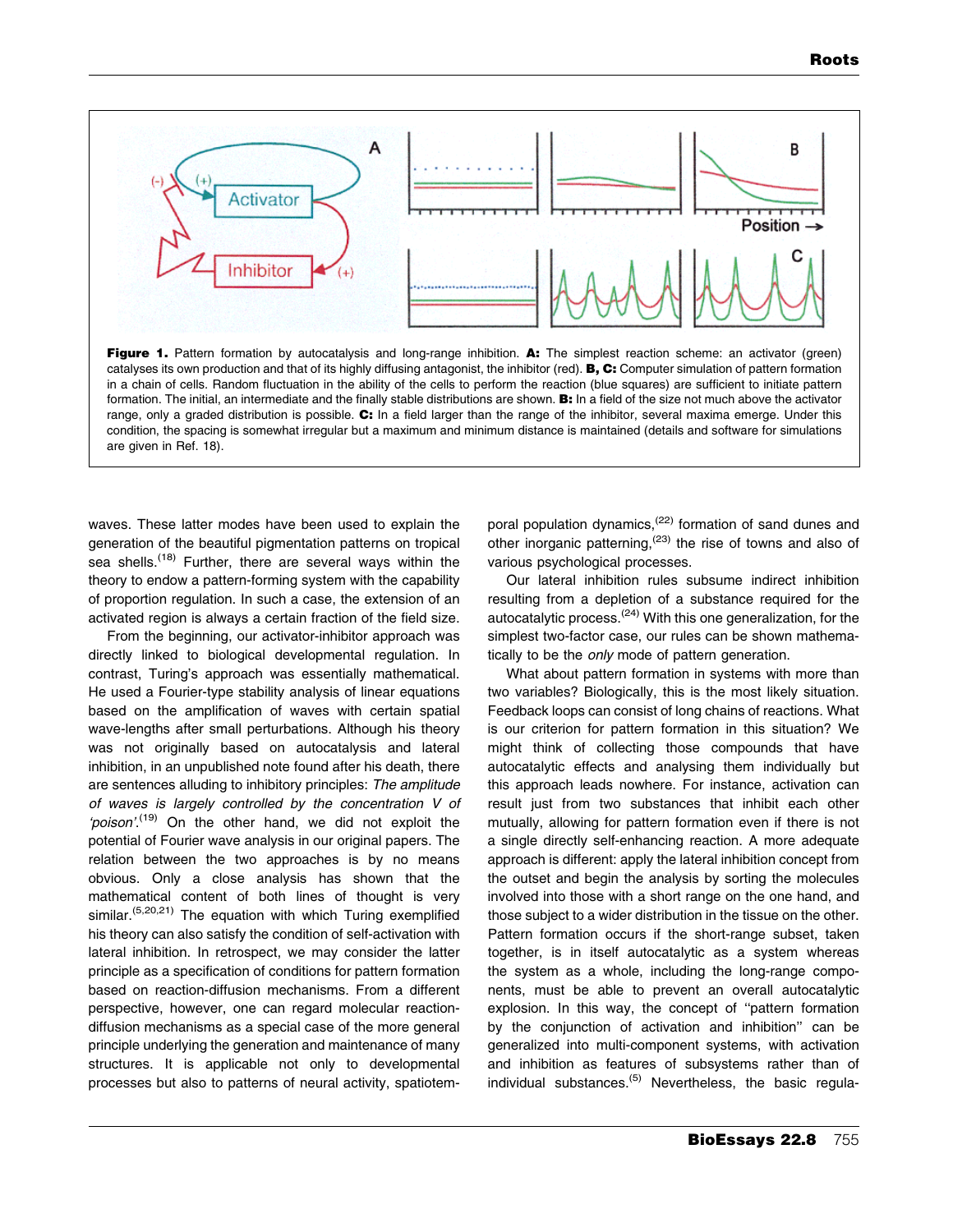

head removal, the signal reappears after 3h (C), it is fully present at 4 h (D) and after 48h, tentacles become visible (E). F,G: Computer simulation of a pattern formation from a near homogeneous initial situation and regeneration. The density of dots indicates local concentrations. Shown are successive time steps. A high concentration of the autocatalytic head activator (blue) emerges on one side of the field. It is in an dynamic equilibrium with the long ranging inhibitor (red). By an appropriate coupling the foot activator (black) appears at the opposite end of the field.<sup>(58)</sup> After head removal (G), first the remnant inhibitor decays. Due to autocatalysis, a new activation is ``fired'' that become shaped by the concomitantly produced inhibitor. Somewhat delayed, the foot activator regenerates too. Animated simulations are available at http://www.eb.tuebingen.mpg.de/abt.4/meinhardt/theory.html. (Photographs A-E kindly supplied by U. Technau).

tory capabilities that characterize biological development are maintained. In the course of time, a substantial body of literature has built up around pattern forming reactions.  $(25-27)$ 

## Pattern formation within cells and tissues are based on the same principles

Pattern formation takes place not only in fields of cells but also within single cells. The mechanism described above is appropriate for intracellular activation if the spread of the self-enhancing component is restricted within the cell, for instance, by an attachment to the cell cortex. In contrast, the antagonistic reaction has to spread more freely, perhaps within the cytoplasm. The egg of the brown algae Fucus is a well-investigated model system for pattern formation in single cells. The cell is initially almost symmetric. The localization of the outgrowth of the rhizoid and the orientation of the first cell division require a pattern-forming event. Almost any external cue can *orient* this pattern<sup>(28)</sup> but the resulting pattern is independent of the trigger. In the absence of an external asymmetry, the polarization occurs in a somewhat delayed fashion and with a random orientation, suggesting that the symmetric situation is unstable and a pattern has to be formed. The first reliable indications of the polarization of the cell are localized currents of  $Ca^{2+}$  ions.<sup>(29)</sup> Artificial asymmetric permeabilization by application of calcium ionophores can orient the outgrowth of the Fucus egg<sup>(30)</sup> and that of growth cones.<sup>(31)</sup> Currents of  $Ca^{2+}$  ions are well known to have self-enhancing components.<sup>(32)</sup> suggesting a link to the proposed mechanism for pattern formation. In a somewhat more complex form, the theory can describe the maintenance of the high sensitivity against external cues that is characteristic of and required for chemotactic cells or navigating growth cones.<sup>(33)</sup>

## Molecular candidates for activator-inhibitor systems

With the advances in gene cloning and the isolation of relevant molecules, several systems have emerged that are good candidates for activator-inhibitor systems. In this section we present examples of such systems. The following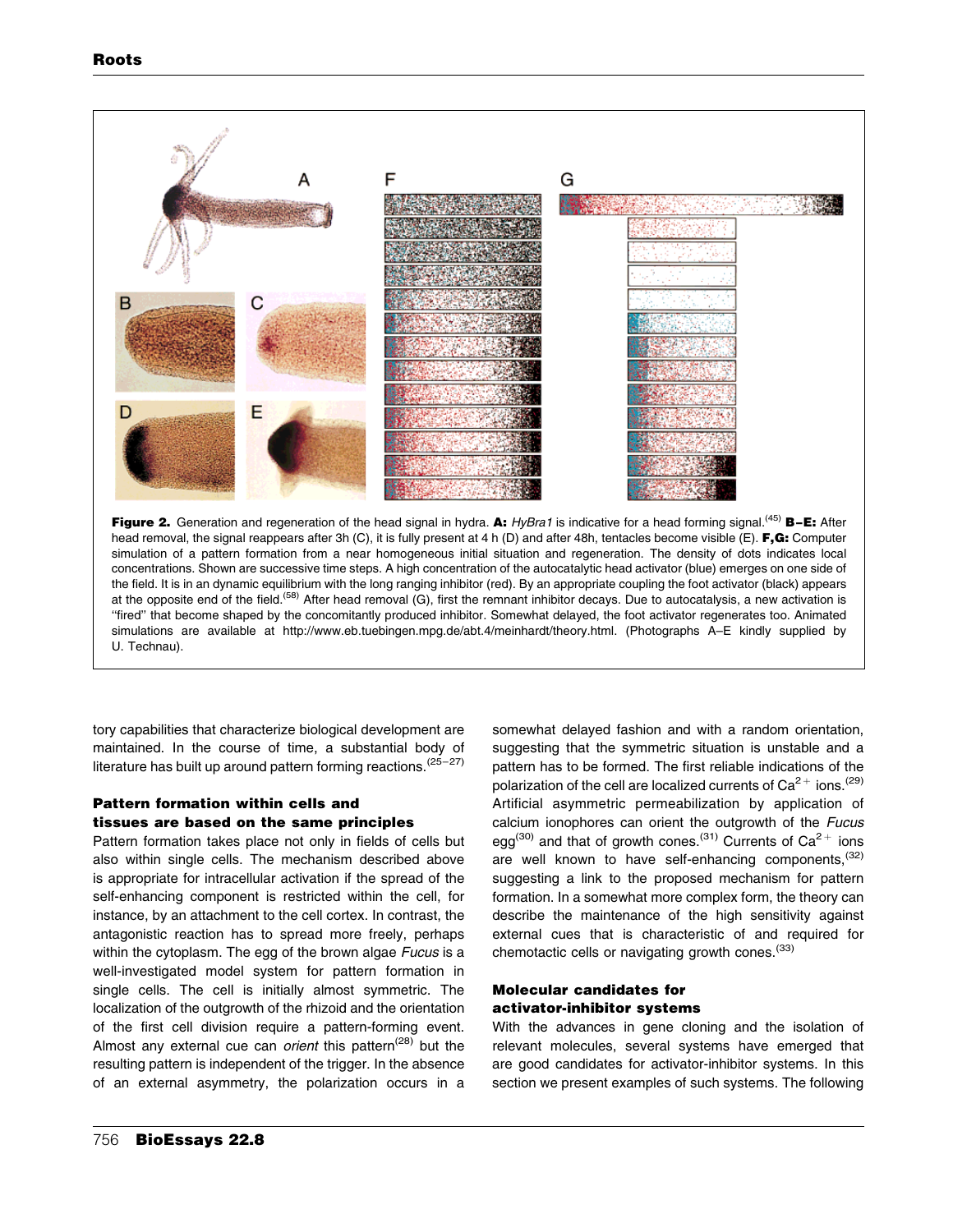list is certainly not exhaustive and the function assigned to one or the other component may change in the future. The list is intended to demonstrate only that a strong correspondence has emerged between the molecules found and the ingredients predicted by our theory.

A principal element in the formation of founder cells of the regularly arranged ommatidia of the Drosophila eye is the gene atonal. This gene contains an autoregulatory element based presumably on a direct binding of the Atonal protein to the enhancer region.  $(34)$  The antagonistic reaction in this example depends on the Delta-Notch system, scabrous<sup>(35)</sup> and *hedgehog*.<sup>(36)</sup> Similarly, the key gene for the formation of sensory bristles in *Drosophila*, the *achaete-scute* complex, contains enhancer elements that bind the Scute protein.<sup>(37)</sup> In this system the inhibition also works via the Delta-Notch system.<sup>(13)</sup> Recently, it has been shown that Delta is not only a ligand expressed on the cell surface but that it can be cleaved off and spread over several cell diameters.<sup>(38)</sup> Similar reactions have been found in the spacing of hairs on the leaves of Arabidopsis.<sup>(39)</sup>

In the blue-green algae Anabaena, about every seventh cell differentiates to a nitrogen-fixating cell termed heterocyst. Whenever two heterocyst cells become separated (due to cell proliferation) by more than about ten cells, an interstitial cell also differentiates into a heterocyst.<sup>(40,41)</sup> We now know that there is a small protein that acts as an inhibitor of this process. Over-expression of this protein leads to a general down-regulation of heterocyst formation, while abolishing its action causes almost all cells to differentiate into heterocysts.<sup>(42)</sup> These results are in full agreement with the expectations from the model.

Similar interactions can also be found in higher organisms. In the generation of highly regular feather patterns, BMP-2 and BMP-4 are involved in the lateral inhibition, <sup>(43)</sup> while FGF-4 and sonic hedgehog are elements of the activating mechanism.<sup>(44)</sup> In these investigations, the regions in which genes for activating and inhibiting molecules are transcribed were determined. As expected from the theory, these regions coincide in most cases. A more direct comparison with the theory, however, would require knowledge of the actual ranges of the signalling molecules involved.

Of particular interest are molecules likely to be involved in the primary pattern formation of hydra. As shown by Technau and Bode<sup>(45)</sup> the *brachyury* homologue HyBra1 is transcribed in the head region. Upon head removal, the activity of this gene reappears after  $3-4$  h (Fig. 2). In vertebrates an autocatalytic loop exists between the transcription factor brachyury and the secreted factor FGF, a reaction enabling a spread of the self-enhancing reaction.<sup>(46)</sup> Whether a similar loop exists in hydra is not yet known. While the inhibitory molecules identified so far in other systems are only of short range, experimental evidence suggests that in this case the range can be quite large. An existing head of a

hydra inhibits head formation along the entire body column. The molecular basis of such long-range inhibitory signalling is still unknown.

An example of pattern formation by *activation* resulting from inhibition of inhibition may be the patterning system that leads to the separation of the axial and more lateral structures in vertebrate development. The key components of two pathways, chordin/noggin/follistatin on the one hand and BMP-4 on the other, inhibit each other mutually. This mutual inhibition may represent, in fact, a hidden selfactivation. Such reactions by themselves could only work as a switch in which either one or the other component wins. To ensure that both regions are formed in the correct proportions, a long-range antagonistic interaction is again required. A BMP-3 related molecule has been found that has the corresponding anti-dorsalizing action. $(47,48)$  This finding has been regarded as a paradox: molecules are produced in the organizing region that suppress organizer formation when over-expressed. This is exactly what is expected, however, if in the wild-type situation, self-enhancement and inhibition balance each other. Again, although the antagonist has to spread further, the region in which the activator and the antagonist are produced should be identical.

## Pattern formation and cell response: related mechanisms cause reliability

The activator-inhibitor mechanism described above allows the generation of graded concentration profiles that can instruct cells about their positions in a field. In other words, it allows the generation of positional information. Remarkably, the response of the cells (i.e. the activation of genes to achieve a position-specific cell differentiation) requires the same components: autoregulation and competition. In a particular developmental situation, a group of cells may have different options for its fate. These options become realized by activation of particular genes. To make the correct decisions under the influence of a morphogenetic gradient, minute concentration differences must be sufficient for the difference in gene expression. The formal correspondence between pattern formation and gene activation is easy to see. Patterning in space requires activation at a particular location and inhibition in the remaining field. Analogously, the selection of a particular pathway requires the activation of the gene required for the particular pathway and the suppression of those genes that would lead to all other pathways available to the cell in this situation. Based on this analogy, it has been proposed that stable gene activation requires autoregulation of genes as well as the competition among alternative genes. $(49)$  Since then, many genes have been found that are regulated in this way. The genes  $Deformed^{(50)}$ or  $twist^{(51)}$  are examples. Such an interaction leads to an unambiguous response by the cells with well-defined thresholds, and allows the maintenance of gene activation even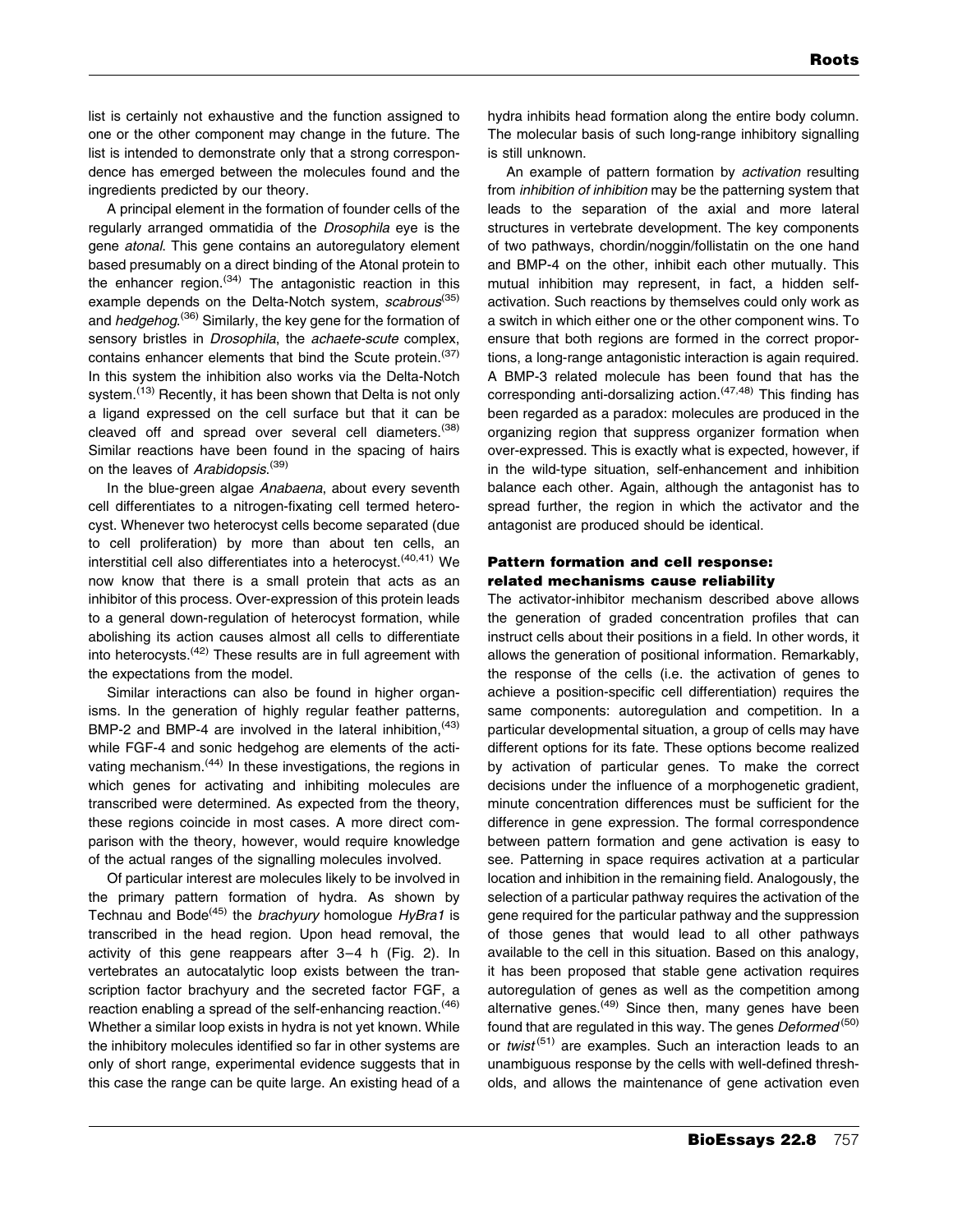when the evoking signals are no longer present. These two features contribute substantially to the reliability of development.

## Segmentation: lateral inhibition by a long-range promotion of an antagonistic feedback loop

The final stage of segmentation in insects can be described in terms of a mutual activation of cell states that locally exclude each other. The self-enhancing feature in such multicomponent systems is the difference of activation between neighboring areas. Our model $(52)$  has found support by the elucidation of the engrailed/wingless interaction.<sup>(53)</sup> Lateral inhibition works in this case not by a direct suppression of the same autocatalytic loop in the neighbourhood but by the lateral activation of a second autocatalytic loop that, in turn, locally suppresses the first. This leads to a situation in which two adjacent cell states need each other in a symbiotic manner. If one of the loops is defective due to a mutation, the other degenerates also, in full agreement with the observation.

#### The role of initial asymmetries

Although not required for de novo pattern formation, initial asymmetries are found in many biological systems. Hydra regeneration provides a good example. Fragments of the body column regenerate complete organisms with head and foot. The orientation of the pattern is determined by the polarity of the regenerating tissue: the head appears always on the side pointing originally towards the head. In other words, it is the relative position of a cell within the fragment that determines whether it will participate in the formation of a head, a foot, or whether it will remain a part of the body column. We attribute this polarity to a gradient in the ability of the tissue to perform the pattern-forming reaction, a property we have called source density. The source density gradient extends across the tissue from head to foot. Hence, the apical part of a fragment always has an advantage in the competition to regenerate the head activation and this part will always win. The initial asymmetry only orients the pattern. In contrast, the profile of the head-activation signal is self-regulating and independent of the asymmetry. In the course of regeneration, the head activation reappears first. Under its influence, the source gradient becomes reestablished as a slow response. This process prevents the asymmetry within the tissue from being diluted out during several rounds of regeneration. As one can see, the theory describes not only how the head-inducing signal can be formed and maintained in a dynamic way but also how the tissue can maintain its polarity.

A source gradient within a tissue may be of biological significance in several ways. For the development of a polar structure, no time-consuming competition is required. Due to the pronounced advantage of one side, it is clear which site will become activated. Further, a single organizing region can be maintained even if the total extension of the field increases due to growth beyond the mean-range of the inhibitor. Regions further away from the organizing region become less and less competent to perform the autocatalysis, rendering a spontaneous formation of a secondary organizing region less likely. So far, in hydra we do not know the molecular basis of this asymmetry but molecules are known that interfere with this graded property. After treatment with Diacylglycerol, for instance, the whole tissue obtains a near-head character. $(54)$  Multiple heads and isolated tentacles are formed, demonstrating that the apical dominance has been lost. This observation suggest that the source density is sensitive to manipulation of the second messenger pathway.

Is self-organization by autocatalysis and lateral inhibition also involved in Spemann's organizer? In contrast to comparatively simple systems of de novo pattern formation such as regenerating hydra tissue, organizer formation and function are complex processes. Yet, it appears that selforganization of patterns plays a crucial role, though the competence for such processes is restricted in space and time during development. The Spemann organizer in amphibians is an example. An early removal of organizer can be compensated<sup>(55)</sup> but only as long as the removed sector is smaller than 30°. Nevertheless, the work by Nieuwkoop<sup>(56)</sup> convincingly demonstrated that the amphibian organizer is based on a pattern-forming reaction. He made aggregates from dissociated animal and vegetal cells. Their juxtaposition lead not only to the induction of mesodermal tissue along the common border but also to the formation of one or more new organizing regions within this new mesodermal zone. Therefore, organizing regions can be formed even after any spatial cues imposed by sperm entry and cortical rotation are eliminated (by dissociation and reaggregation). Organizer formation does not require prelocalized determinants but can also happen when cells that are capable of generating the pattern-forming reaction become randomly distributed. What is important is that the prerequisites are present, not that they are spatially localized.

Further support for the view that organizer formation is based on a genuine patterning process comes from the chicken and mouse developments. In early chick development, a separation of the blastodisc into several fragments leads to the formation of separate embryos in each fragment,  $(57)$  a regulation analogous to the regeneration in hydra. Occasionally, two embryos are also formed spontaneously. They appear at opposite positions, so that one of the embryos appears at a side disfavoured by the initial asymmetry imposed by gravity. This, however, is expected if long-range inhibition plays an important role. In the mouse, there is little initial asymmetry in the fertilized egg and a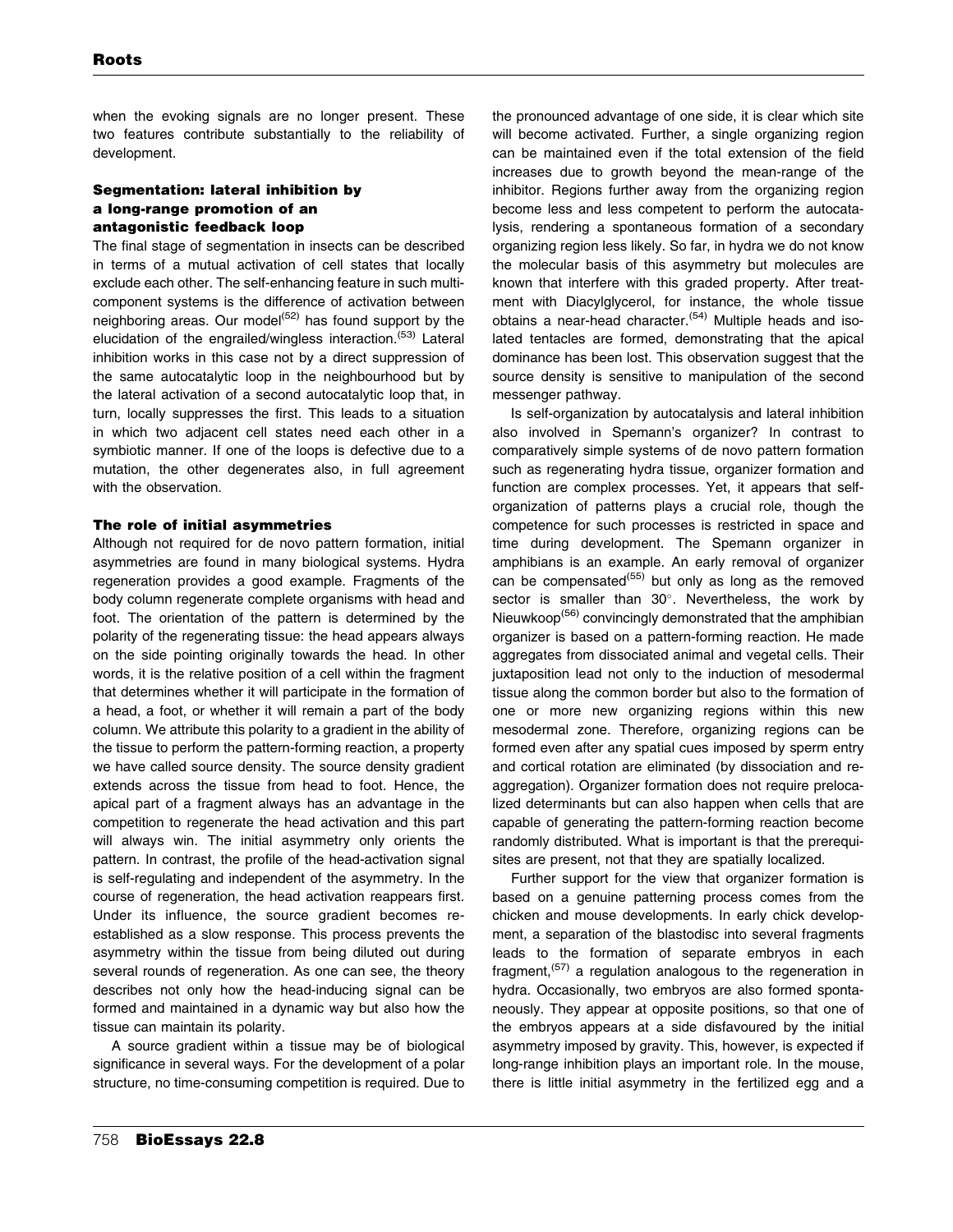spontaneous splitting of the early embryo can lead to identical twins, indicating that the final stage of mouse development is not under the control of a fixed deposition of determinants.

#### Conclusions

Development requires a chain of hierarchically nested reactions, each depending on previous steps and controlling subsequent steps. The general scheme of local selfenhancement and long-range inhibition seems to be a very important component in making this chain reliable and errortolerant. Growing evidence shows the recurrence of this general scheme in many different developmental situations, from single cells to mammalian embryology. We hope that our concepts will facilitate the understanding of the many complex-appearing webs of molecular interactions involved in development.

#### **References**

- 1. Trembley A. Memoires pour servir a l'histoire d'un genre de polypes d'eau douce. J. u. H. Verbeek, Leiden 1744.
- 2. Wolpert L. Positional information and the spatial pattern of cellular differentiation. J Theor Biol 1969;25:1-47.
- 3. Turing A. The chemical basis of morphogenesis. Phil Trans B 1952; 237:37±72.
- 4. Gierer A, Meinhardt H. A theory of biological pattern formation. Kybernetik 1972;12:30-39.
- 5. Gierer A. Generation of biological patterns and form: Some physical, mathematical and logical aspects. Prog Biophys Molec Biol 1981;37:  $1 - 47$
- 6. Meinhardt H. Models of biological pattern formation, Academic Press, London,1982.
- 7. Mach E. Über die Verteilung des Lichtreizes auf die Netzhaut. Sitzungsberichte Math Naturwiss KI Wien 1865;52:303-322.
- 8. Hartline HK, Wagner HG, Ratliff F. Inhibition in the eye of limulus. J Gen Physiol 1956;39:651-673.
- 9. Kirschfeld B, Reichardt W. Die Verarbeitung stationärer optischer Nachrichten im Komplexauge von Limulus. Kybernetik 1964;2:  $43 - 61$ .
- 10. Schoute JC. Beiträge zur Blattstellung. Rec Trav Bot Neerl 1913;10: 153±325.
- 11. Wigglesworth VB. Local and general factors in the development of "pattern" in Rhodnius prolixus. J Exp Biol 1940;17:180-200.
- 12. Browne EN. The production of new hydrants in Hydra by insertion of small grafts. J Exp Zool 1909;7:1-23.
- 13. Simpson P. Notch signalling in development-on equivalence groups and asymmetric developmental potential. Curr Opin Genet Dev 1997;7: 537±542.
- 14. Waddington CH. Principles of Embryology. London. Georg Allen and Unwin Ltd, 1996.
- 15. Rose SM. A hierarchy of self-limiting reactions as the basis of cellular differentiation and growth control. Amer Nat 1952;86:337.
- 16. Gierer A, Berking S, Bode H, David CN, Flick K, Hansmann G, Schaller H, Trenkner E. Regeneration of hydra from re-aggregated cells. Nat New Biol 1940;239:98-101.
- 17. Maruyama M. The second cybernetics: deviation-amplifying mutual causal processes. Amer Sci 1963;51:164-179.
- 18. Meinhardt H. The Algorithmic Beauty of Sea Shells. Heidelberg New York. Springer 1998 (with PC-software).
- 19. Hodges A. Alan Turing: the enigma, Simon and Schuster. New York, 1983 (quotation on page 494).
- 20. Babloyanz A, Hiernaux J. Models for cell differentiation and generation of polarity in diffusion governed morphogenetic fields. Bull Math Biol 1975;7:637±657.
- 21. Granero MI, Porati A, Zanacca D. A bifurcation analysis of pattern formation in a diffusion governed morphogenetic field. J Math Biol 1977;  $4.21 - 27$
- 22. Segel LA, Jackson JL. Dissipative structure: an explanation and an ecological example. J Theor Biol 1972;37:545-549.
- 23. Ball P.The self-made tapestry-pattern formation in nature. Oxford, New York, Tokyo. Oxford University Press. 1999.
- 24. Prigogine I, Lefever R. Symmetry breaking instabilities in dissipative systems. II J Chem Phys 1968;48:1695-1700.
- 25. Fife PC. Mathematical Aspects of Reacting and Diffusing Systems. Lecture Notes in Biomathematics. Berlin, Heidelberg, New York. Springer-Verlag. 1979.
- 26. Murray JD. Mathematical Biology. Heidelberg, New York. Springer. 1989.
- 27. Harrison LG. Kinetic theory of living pattern. Cambridge. Cambridge Univerity Press. 1993.
- 28. Goodner B, Quatrano RS. Fucus embryogenesis-a model to study the establishment of polarity. Plant Cell 1993;5:1471-1481.
- 29. Jaffe LF. Organization of early development by calcium patterns. Bioessays 1999;21:657-667.
- 30. Robinson KR, Cone R. Polarization of Fucoid eggs by a calcium ionophore gradient. Science 1980;207:77-78.
- 31. Anglister L, Farber IC, Shahar A Grinvald A. Localization of voltagesensitve Calcium channels along developing neurites: their possible role in regulating neurite elongation. Dev Biol 1982;94:351-365.
- 32. Berridge MJ. Inositol triphosphate and calcium signalling. Nature 1993; 361:315±325.
- 33. Meinhardt H. Orientation of chemotactic cells and growth cones: Models and mechanisms. J Cell Sci 1999;112:2867-2874.
- 34. Sun Y, Jan LY, Jan YN. Transcriptional regulation of atonal during development of Drosophila peripheral nervous system. Development 1998;125:3731±3740.
- 35. Lee EC, Hu XX, Yu SY, Baker NE. The scabrous gene encodes a secreted glycoprotein dimer and regulates proneural development in Drosophila eyes. Molec Cell Biol 1996;16:1179-1188.
- 36. Dominguez M. Dual role for Hedgehog in the regulation of the proneural gene atonal during ommatidia development. Development 1999;126: 2345±2353.
- 37. Culi J, Modolell J. Proneural gene self-stimulation in neural precursorsan essential mechanism for sense organ development that is regulated by Notch signalling. Genes Dev 1998;12:2036-2047.
- 38. Qi HL, Rand MD, Wu XH, Sestan N, Wang WY, Rakic P, Xu T, Artavanis-Tsakonas S. Processing of the Notch ligand Delta by the metalloprotease kuzbanian. Science 1998;283:91-94.
- 39. Schnittger A, Folkers U, Schwab B, Jürgens G, Hülskamp M. Generation of spacing pattern: The role of Triptychon in trichome patterning of Arabidopsis. Plant Cell 1999;11:1105-1116.
- 40. Wilcox M, Mitchison GJ, Smith RJ. Pattern formation in the blue-green alga Anabaena, I, Basic mechanisms. J Cell Sci 1998;12:707-723.
- 41. Wolk CP, Quine MP. Formation of one-dimensional patterns by stochastic processes and by filamentous blue-green algeae. Dev Biol 1975:46:370-382.
- 42. Yoon HS, Golden JW. Heterocyst pattern-formation controlled by a diffusible peptide, Science 1975;282:935-938.
- 43. Noramly S, Morgan BA. BMPs mediate lateral inhibition at successive stages in feather tract development. Development 1998;125: 3775±3787.
- 44. Jung HS, Franciswest PH, Widelitz RB, Jiang TX, Tingberreth S, Tickle C, Wolpert L, Chuong CM. Local inhibitory-action of BMPs and their relationships with activators in feather formation—implications for periodic patterning. Dev Biol 1998;196:1-23.
- 45. Technau U, Bode HR. HyBra1 a Brachyury homologue acts during head formation in Hydra. Development 1999;126:999-1010.
- 46. Schulte-Merker S, Smith JC. Mesoderm formation in response to brachyury requires FGF signaling. Curr Biol 1995;5:62-67.
- 47. Moos M, Wang SW, Krinks M. Anti-dorsalizing morphogenetic protein is a novel TGF-beta homolog expressed in the Spemann organizer. Development 1995;121:4293-4301.
- 48. Joubin K, Stern CD. Molecular interactions continuously define the organizer during the cell movements of gastrulation. Cell 1999;98: 559±571.